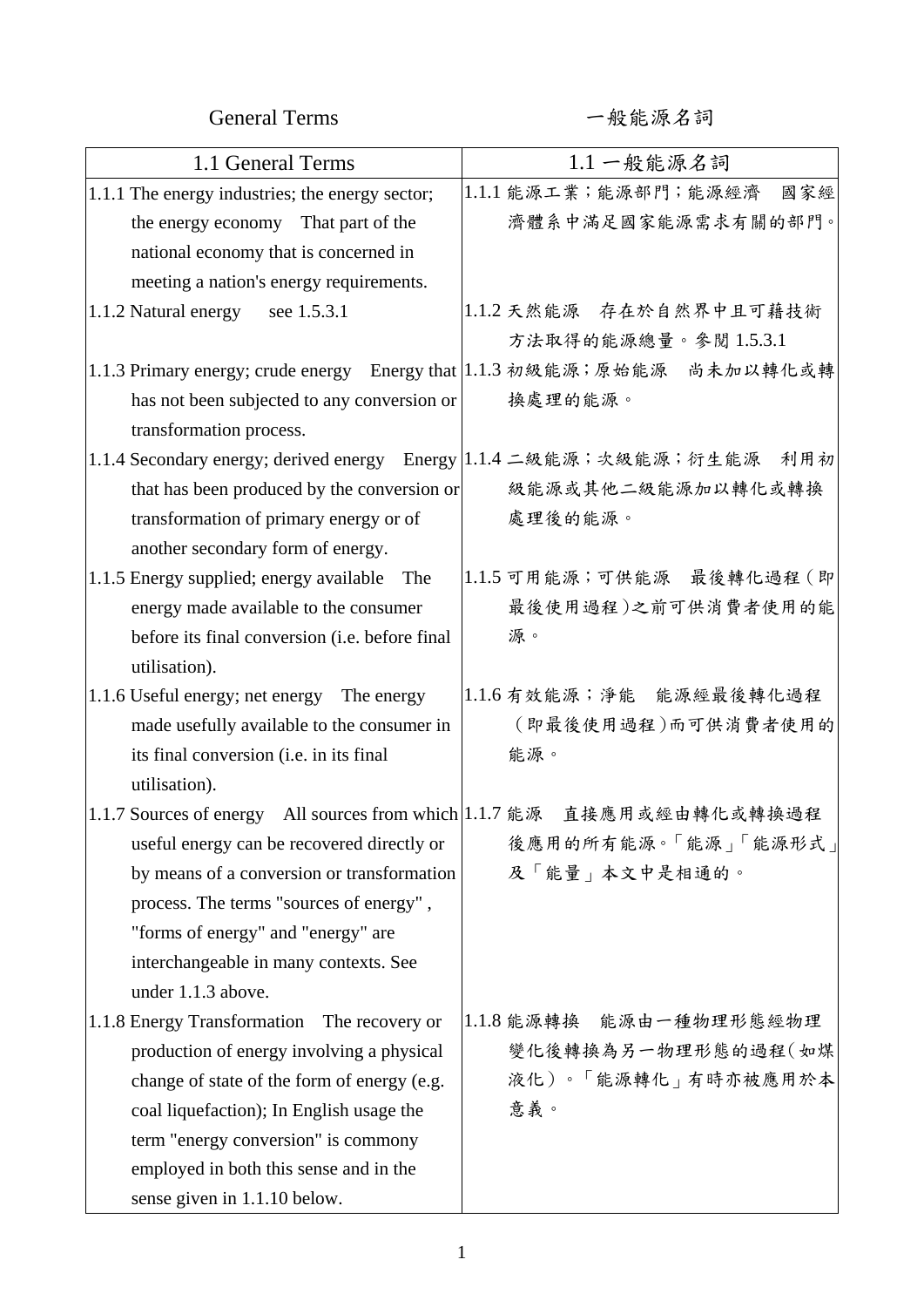|              | 1.1.9 Energy conversion The recovery or                                   |            |                  | 1.1.9 能源轉化 能源的回收或生產並不涉及  |
|--------------|---------------------------------------------------------------------------|------------|------------------|--------------------------|
|              | production of energy involoving no change                                 |            |                  | 物理形態的改變(如煤煉焦)。1.1.10能    |
|              | in the physical state of the form of energy                               | 源利用        | 由可供能源獲得有效能源。     |                          |
| supplied.    |                                                                           |            |                  |                          |
|              | 1.2 Energy Balance Terms                                                  |            | 1.2 能源平衡名詞       |                          |
|              | 1.2.1 Energy balance A quantitative statement                             |            |                  | 1.2.1 能源平衡 就某一特定的經濟區域、系統 |
|              | referred to a specific economic area, system                              |            |                  | 或製程,在一特定時間內的能源投入及能       |
|              | or process for a specified period of time, of                             |            |                  | 源消費的數量表示,包括在轉化或運輸過       |
|              | the energy input on the one side and energy                               |            |                  | 程中的損失及用於非能源用途的能源物        |
|              | consumption on the other, the statement                                   |            | 質投入。「熱平衡」是一類似用語。 |                          |
|              | including losses occurring in conversion                                  |            |                  |                          |
|              | and transport as well as well as input of                                 |            |                  |                          |
|              | forms of energy that are not utilized for                                 |            |                  |                          |
|              | energy purposes. The term "heat balance" is                               |            |                  |                          |
| analogous.   |                                                                           |            |                  |                          |
|              | 1.3 Terms Relating to Time and capacity                                   |            | 1.3 有關時間與容量之名詞   |                          |
|              | 1.3.1 Operating time The period of time during                            | 1.3.1 運轉時間 |                  | 電廠或其他部份機組供電時             |
|              | which a plant or part of a plant supplies                                 | 間。         |                  |                          |
|              | useful energy.                                                            |            |                  |                          |
|              | 1.3.2 Stand-by availability time; stand-by time;                          | 1.3.2 備轉時間 |                  | 機組正常起動後即可供電之             |
|              | reserve shutdown time The period of time                                  |            | 待機時間(機組無故障情況之待機時 |                          |
|              | during which a plant or a part of a plant                                 | 間)。        |                  |                          |
|              | could supply useful energy after the normal                               |            |                  |                          |
|              | period of start-up.                                                       |            |                  |                          |
|              | 1.3.3 Planned unavailability time; planned outage 1.3.3 計畫停機時間 機組有計畫的停機檢修 |            |                  |                          |
|              | time; planned down time<br>The period of                                  | 時間。        |                  |                          |
|              | time during which a plant or part of a plant                              |            |                  |                          |
|              | is not in running order due to planned                                    |            |                  |                          |
| maintenance. |                                                                           |            |                  |                          |
|              | 1.3.4 Unplanned unavailability time; unplanned                            |            |                  | 1.3.4 非計畫停機時間 機組因意外故障而停  |
|              | outage time; unplanned down time<br>The                                   | 機檢修之時間。    |                  |                          |
|              | period of time during which a plant or part                               |            |                  |                          |
|              | of a plant is not in running order due to                                 |            |                  |                          |
|              | unforeseen breakdown.                                                     |            |                  |                          |
|              | 1.3.5 Availability time The sum of the                                    |            |                  | 1.3.5 可用時間 運轉時間與備轉時間之和。  |
|              | operating time and the stand-by availability                              |            |                  |                          |
| time, etc.   |                                                                           |            |                  |                          |
|              | 1.3.6 Unavailability time; outage time; down                              |            |                  | 1.3.6 不可用時間;停機時間 計畫停機與非計 |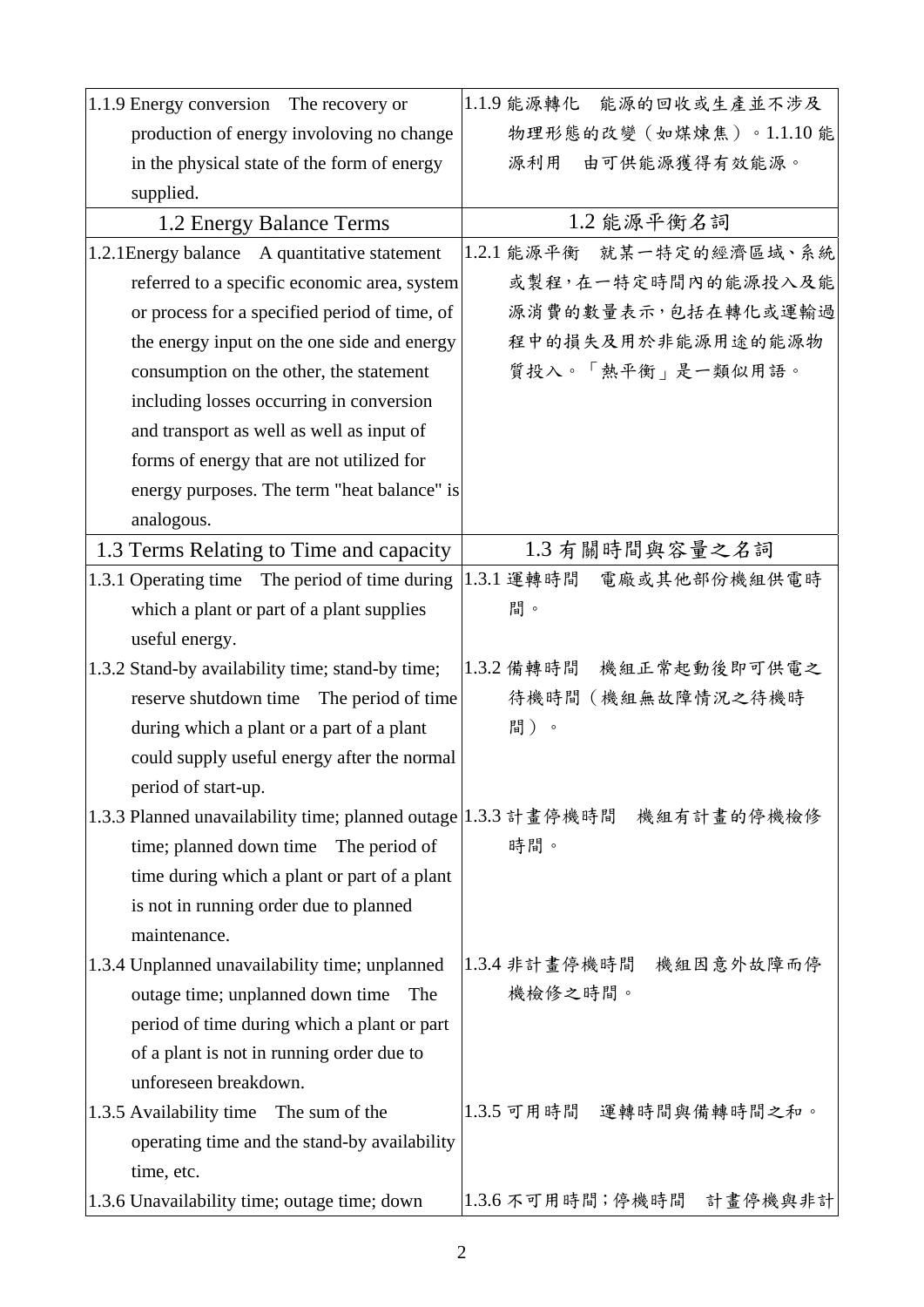| The total of the planned and<br>time                                      | 畫停機時間之和。                                                                |
|---------------------------------------------------------------------------|-------------------------------------------------------------------------|
| unplanned unavailability time, etc.                                       |                                                                         |
| 1.3.7 Reference period The period of time to                              | 1.3.7 參考時間 資料相關期間, 即可用時間與                                               |
| which data relate; in the context of this                                 | 不可用時之和。                                                                 |
| Section it is the sum of the availability time                            |                                                                         |
| and the unavailability time, etc.                                         |                                                                         |
| 1.3.8 Utilisation period (of maximum demand)                              | 1.3.8 利用率 機組在一特定期間而生產之能                                                 |
| The quotient of the energy obtained,                                      | 量除以該機組在同一期間內可能最大產                                                       |
| produced, distributed or consumed within a                                | 能之商。                                                                    |
| specific period and the maximum capacity                                  |                                                                         |
| of (or demand on) the plant occurring                                     |                                                                         |
| within the same period.                                                   |                                                                         |
| 1.3.9 Availability time ratio When referred to a  1.3.9 可用時間率 機組可用時間與參考期間 |                                                                         |
| plant or part of a plant, the ratio of the                                | 之比值。                                                                    |
| availability time to the reference period.                                |                                                                         |
| 1.3.10 Operating time ratio The ratio of the                              | 1.3.10 運轉時間率 運轉時間與參考期間之比                                                |
| operating time to the reference period.                                   | 值                                                                       |
| 1.3.11 Nominal capacity; rated capacity; rated                            | 1.3.11 標稱容量;額定容量;額定電力;額定                                                |
| power; rating The maximum continuous                                      | 機組之最大連續出力,載明於製造者名牌                                                      |
| capacity/ power/ rating for which the plant                               | 上或廠商之規範中。                                                               |
| has been ordered and designed, as indicated                               |                                                                         |
| on the makers' nameplate or in the                                        |                                                                         |
| manufacturers' specification.                                             |                                                                         |
|                                                                           | 1.3.12 Nominal generation; nominal production  1.3.12 標稱發電量;標稱產能 在標稱容量與 |
| The product of the nominal capacity and                                   | 參考期間的產能,有時也使用「標稱出力」                                                     |
| the reference period. The term "nominal                                   | 一詞,然「出力」並不正稱,蓋其可表示                                                      |
| output" is sometimes employed; the word                                   | 產能或容量。                                                                  |
| "output", however, is imprecise and may                                   |                                                                         |
| mean either production or capacity.                                       |                                                                         |
| 1.3.13 Lead time The period of time that                                  | 1.3.13 前置時間 一設施或工場之訂貨日期                                                 |
| elapses between the date of ordering (or                                  | (或任何其他動用之特別日期,例如計畫                                                      |
| any other appropriate, specified date, e.g.                               | 著手日期)與其設施或工場或第一套設施                                                      |
| the date of commencement of planning, the                                 | 或工場想訂定交貨或委辦日期之間所經                                                       |
| date of commencement of work at the site)                                 | 過的一段時間。                                                                 |
| of an installation or plant and the date on                               |                                                                         |
| which the installation or plant or the first                              |                                                                         |
| unit of the installation or plant is                                      |                                                                         |
| contractually deemed to be delivered or                                   |                                                                         |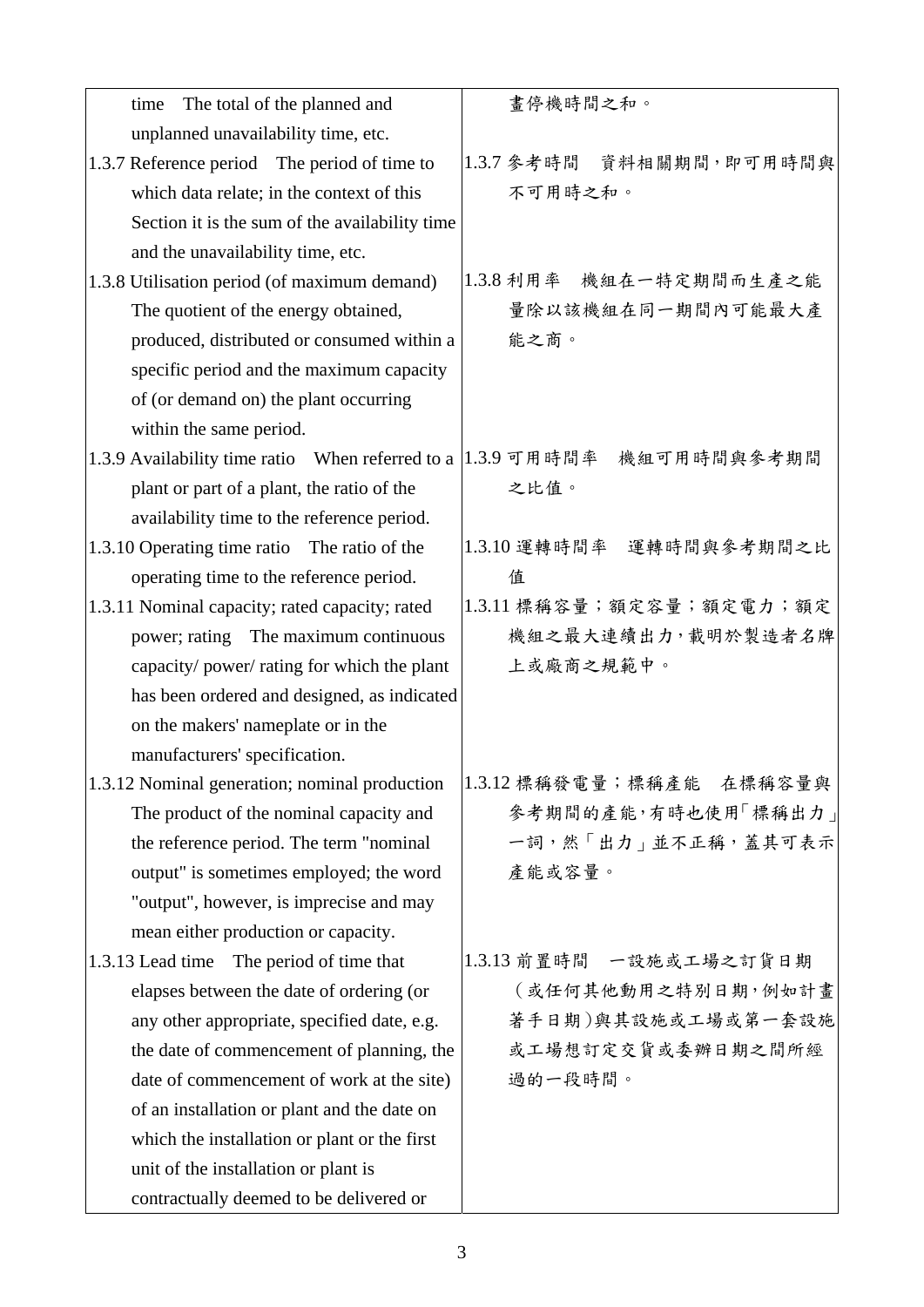| commissioned.                                   |                           |
|-------------------------------------------------|---------------------------|
| 1.3.14 System load factor (annual) The ratio of | 1.3.14 系統負載因數(每年) 一能源系統上  |
| the average load throughout the year on an      | 全年平均負載對當年該系統上最高負載         |
| energy system to the maximum load on the        | 之比例而以百分率表示,並以用戶需求之        |
| system during that year, expressed as a         | 波動模型測定之。為了本年與他年作比較        |
| percentage and employed as a measure of         | 時斟酌氣候變化,此真實系統的負載因數        |
| the fluctuating pattern of consumer             | 可以平均冷天的狀況調整之。             |
| demand. In order to allow for weather           |                           |
| variations when comparing one year with         |                           |
| another, the true system load factor may be     |                           |
| adjusted on average cold spell conditions.      |                           |
| 1.3.15 Load factor The ratio of the             | 1.3.15 負載因數 在一特別期間 (年、月、天 |
| consumption within a specified period           | 等)內之消費對同一期間內因連續最大使        |
| (year, month, day etc.) to the consumption      | 用或其他特別需求發生所引起的消費比         |
| that would result from continuous use of        | 例。                        |
| the maximum or other specified demand           |                           |
| occurring within the same period.               |                           |
| 1.4 Supply Characteristics                      | 1.4 供應特性                  |
| 1.4.1 Energy consumption The utilization of     | 1.4.1 能源消費 能源之使用以轉換為次級能   |
| energy for conversion to secondary energy       | 源或產生可利用之能源。務必說明所消費        |
| or for the production of useful energy. It      | 之能源究為初級能源、次級能源、可供能        |
| should be stated whether the energy             | 源或有效能源。                   |
| consumed is primary energy, secondary           |                           |
| energy, energy supplied or useful energy.       |                           |
| 1.4.2 Customer The party who receives the       | 1.4.2 客户 接收能源供應或能源分銷者所提   |
| energy supplied from the supply or              | 供能源之一方,通常指批發商。            |
| distribution undertaking. In most contexts a    |                           |
| wholesale purchaser.                            |                           |
| 1.4.3 Consumer The party who uses the final     | 1.4.3 消費者 使用最终能源以供本身需要者。  |
| energy supplied for his own needs.              |                           |
| 1.4.4 Per capita consumption The quotient of    | 14.4每人消費量 地區之能源消費量除以該地    |
| the energy consumption of an area and the       | 區人口之商。                    |
| population of that area.                        |                           |
| 1.4.5 Security of supply The assurance that     | 1.4.5 安全供應 在一定經濟條件下,可取得能  |
| energy will be available in the quantities      | 源數量與品質之保證。                |
| and qualities required under given              |                           |
| economic conditions.                            |                           |
| 1.5 Additional Terms                            | 1.5 增訂名詞                  |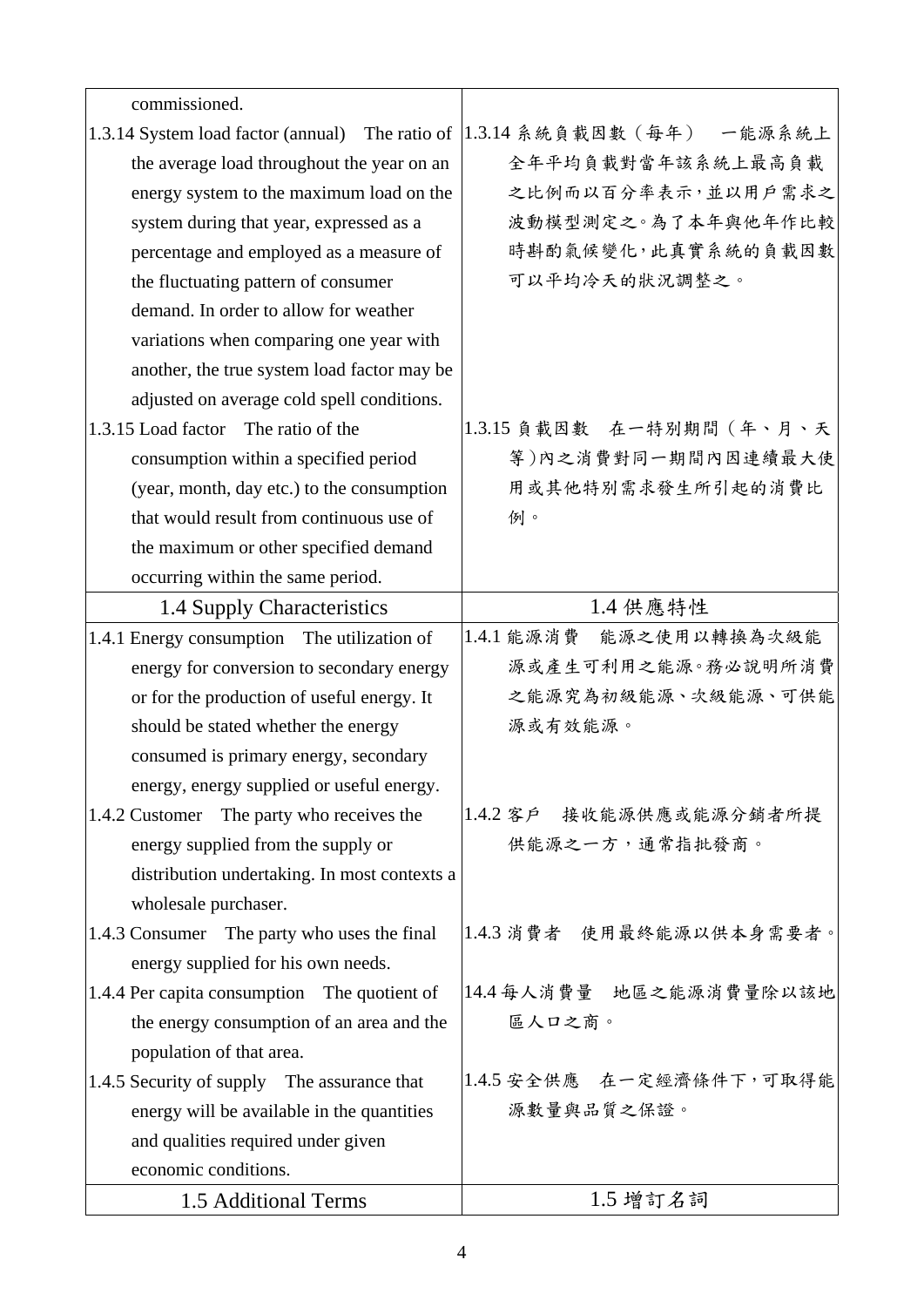| 1.5.1 Fundamental terms                         | 1.5.1 基本名詞                                                                  |
|-------------------------------------------------|-----------------------------------------------------------------------------|
| 1.5.1.1 Energy The capacity of a system to      | 1.5.1.1 能源 一系統產生外界活動力 (馬克斯                                                  |
| produce external activity (Max Planck).         | 普蘭克)之能力。                                                                    |
| Forms of energy: Mechanical energy              | 能源形式:                                                                       |
| (potential and kinetic), Thermal energy         | 機械能 (位能和動能)                                                                 |
| (internal energy, enthalpy), Chemical bond      | 熱能(內能、焓)                                                                    |
| energy, Physical bond energy,                   | 化學鍵能                                                                        |
| Electromagnetic radiation energy,               | 物理鍵能                                                                        |
| Electrical energy.                              | 電磁輻射                                                                        |
|                                                 | 能電能                                                                         |
| 1.5.1.2 Energy Measure of the convertibility of | 1.5.1.2 能質 能量可轉換性之量度。一已知的                                                   |
| The maximum amount out of a<br>energy.          | 能量在優越(周遭)的熱力學條件下可轉                                                          |
| given quantity of energy that under             | 换為他種形式能量的最大數量。以焦耳表                                                          |
| prevailing (ambient) thermodynamic              | 示。                                                                          |
| conditions may be converted into another        |                                                                             |
| form of energy. Expressed in joules.            |                                                                             |
|                                                 | 1.5.1.3 Anergy Energy that cannot be converted 1.5.1.3 惰能 不能轉換為其他能源形式的能量    |
| into another form of energy (e.g. ambient       | (例如周遭熱)。                                                                    |
| heat).                                          |                                                                             |
|                                                 | 1.5.1.4 Energy systems Materials or equipment   1.5.1.4 能源系統 可將能源做為固有物質或進   |
| that contain energy as an intrinsic property    | 料之材料或設備。                                                                    |
| or as an input.                                 |                                                                             |
| $1.5.2$ General terms                           | 1.5.2 一般名詞                                                                  |
|                                                 | 1.5.2.1 Energy policy That part of national (or  1.5.2.1 能源政策 國家 (或國際)政策的一部 |
| international) policy that is concerned with    | 分,涉及能源的生產和供應、轉換、儲存、                                                         |
| the production and supply of energy, its        | 分配和利用、以及制定策略以求掌握國家                                                          |
| conversion, storage, distribution and           | 及國際的可用能源資源俾滿足預期的能                                                           |
| utilization and with the formulation of         | 源需求量;此政策亦考慮能源節約,尤其                                                          |
| measures aimed at equating anticipated          | 是有限燃料的潛力,以及環境的調諧。                                                           |
| overall demand for energy with the              |                                                                             |
| presumed availability nationally and            |                                                                             |
| internationally of sources of energy; such a    |                                                                             |
| policy would take account of the potential      |                                                                             |
| for energy conservation, in particular, of      |                                                                             |
| finite fuel resources as well as of             |                                                                             |
| environmental amenity.                          |                                                                             |
| 1.5.2.2 Energy technology Those branches of     | 1.5.2.2 能源技術 能源的生產、轉換、儲存、                                                   |
| technology that are concerned with the          | 分配和利用相關之技術。                                                                 |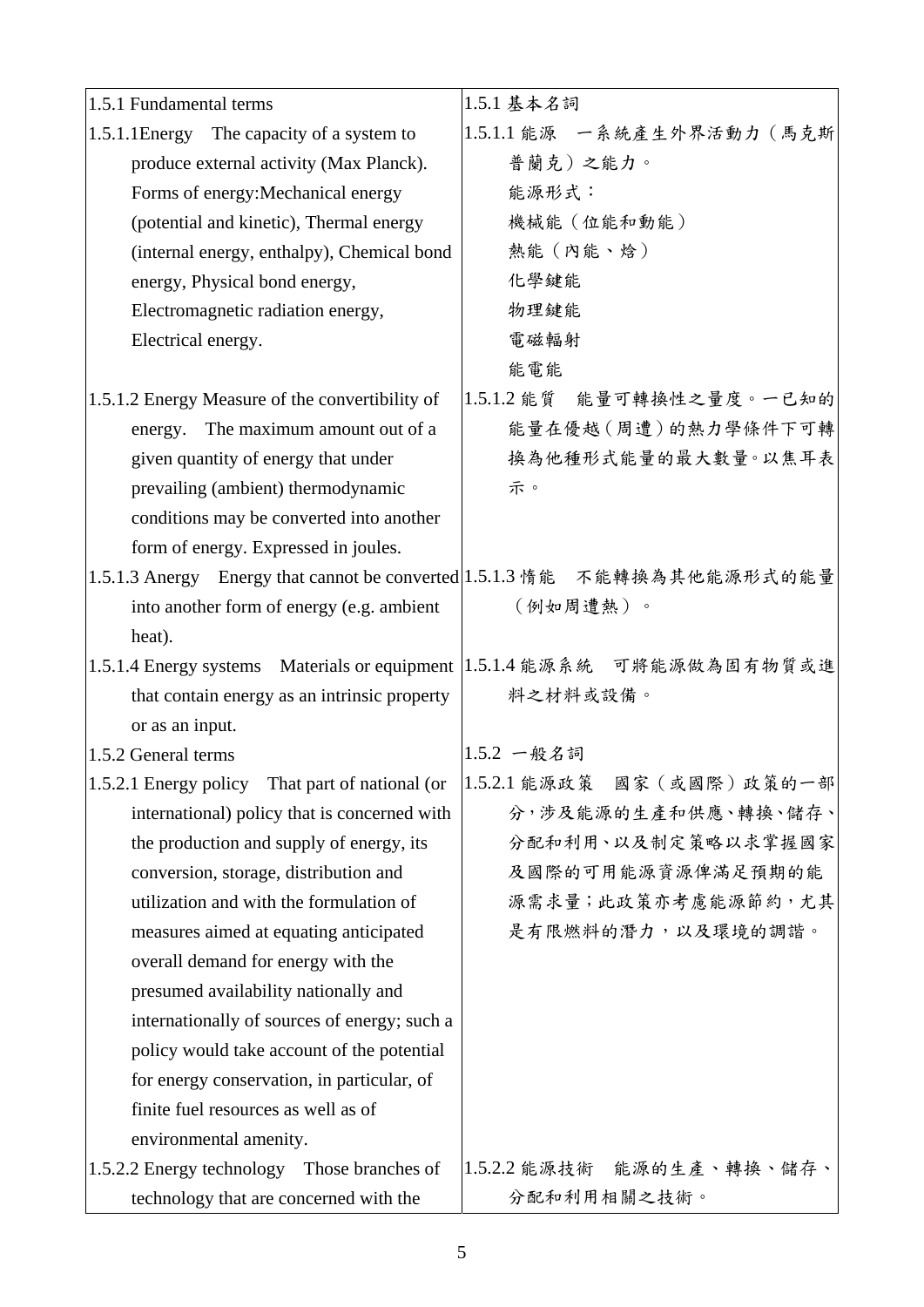| production, conversion, storage,                 |                                            |
|--------------------------------------------------|--------------------------------------------|
| distribution and utilization of energy.          |                                            |
| 1.5.2.3 Energy shortage; energy gap<br>Situation | 能源需求超過預<br>1.5.2.3 能源短缺;能源差距               |
| in which energy demand exceeds'                  | 期的能源供應之情況。                                 |
| anticipated energy supply.                       |                                            |
| 1.5.3 Energy resources                           | 1.5.3 能源資源                                 |
| 1.5.3.1 Natural energy All naturally occurring   | 1.5.3.1 天然能源 所有自然產出的能源形式或                  |
| forms or sources of energy.                      | 能量來源。                                      |
| 1.5.3.2 Qccurrences of energy                    | 1.5.3.2 能源產出                               |
| (1) All naturally occurring concentrations       | (1)所有自然產出的能源或能量來源,其                        |
| of energy or sources of energy that are          | 為技術上可開採,而不問其在經濟上是否                         |
| technically exploitable, irrespective of         | 可開採。(以上的定義和下列第二個定義                         |
| whether they are economically exploitable.       | 相矛盾,但在某些現有分類系統上採用。)                        |
| (The above definition is at variance with        | (2)自然產出的能量形式或能源來源,而                        |
| the second definition below, but is              | 其尚未接受評估的資源(The International               |
| employed in some existing systems of             | Classification of Mineral Resources, U.N., |
| classification.)                                 | New York, 1979) 。                          |
| (2) Naturally occurring forms of energy or       |                                            |
| sources of energy which have not been            |                                            |
| assessed as resources (q.v.) (The                |                                            |
| <b>International Classification of Mineral</b>   |                                            |
| Resources, U.N., New York, 1979).                |                                            |
| 1.5.3.3 Mineral fuels Raw materials extracted,   | 1.5.3.3 礦物燃料 由天然礦物提煉出的或可提                  |
| or extractable, from natural mineral             | 煉的原料,其所含能源可藉化學反應或核                         |
| sources, containing energy that can be           | 能轉換釋放出來者。下列為礦物燃料:固                         |
| released by chemical reaction or nuclear         | 體、液體或氣體化石燃料和核能燃料。                          |
| conversion. The following are mineral            |                                            |
| fuels: solid, liquid and gaseous fossil fuels,   |                                            |
| and nuclear fuels.                               |                                            |
| 1.5.3.3.1 Qccurrences of mineral fuels           | 1.5.3.3.1 礦物燃料產出                           |
| (1) All natural concentrations of mineral        | (1)所有礦物燃料只問形式和含量但不問                        |
| fuels with reference to form and content but     | 其經濟價值, (上述定義和下列第二個定                        |
| irrespective of their economic value. (The       | 義相矛盾,但在現有某些分類系統已採                          |
| above definition is at variance with the         | 用。)                                        |
| second definition below, but is employed in      | (2)已知的和推估的自然產出礦物燃料,                        |
| some existing systems of classification.)        | 而未作資源評估。(The International                 |
| (2) Known and speculative, naturally             | Classification of Mineral Resources, U.N., |
| occurring concentrations of mineral fuels        | New York, 1979)                            |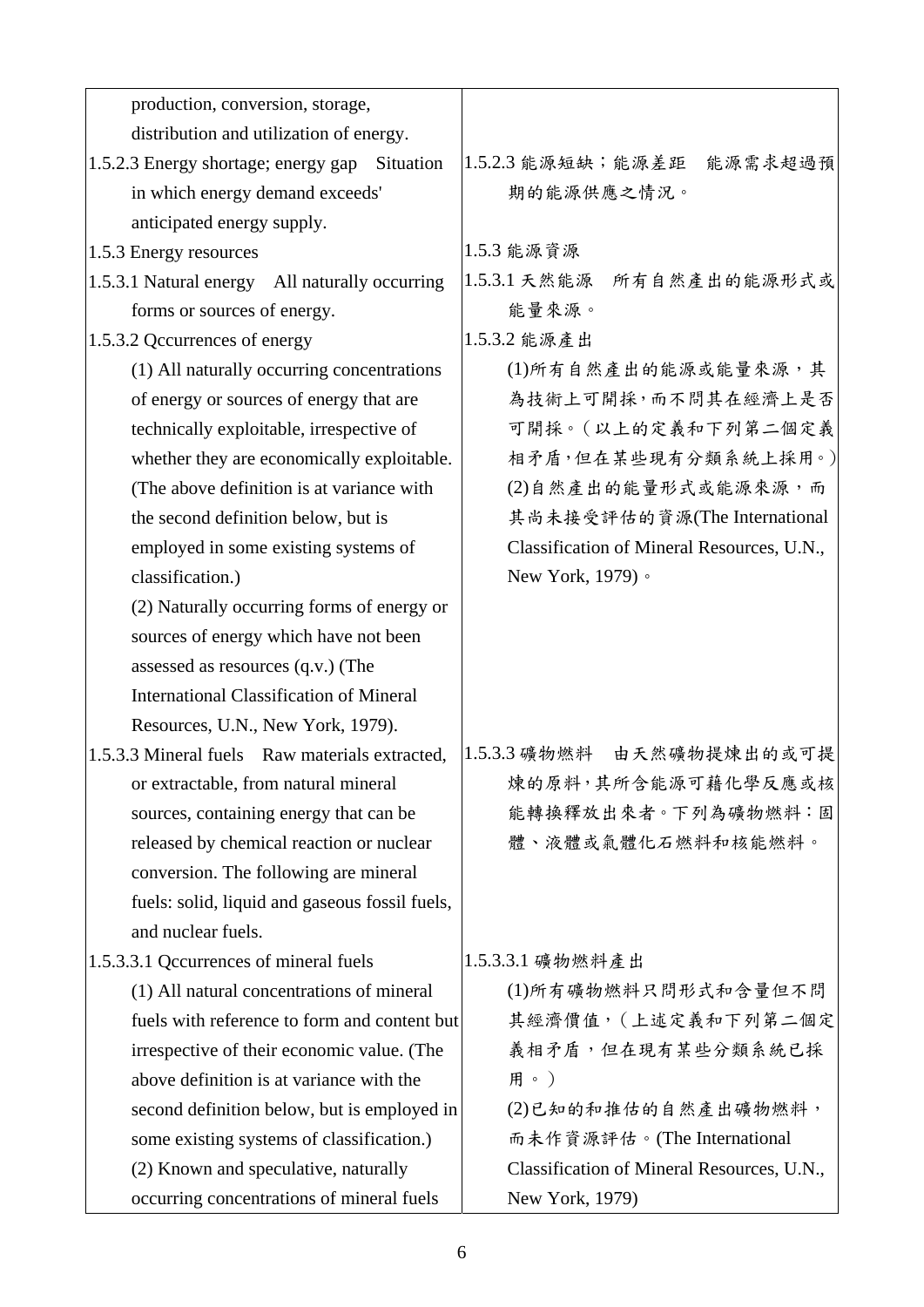| which have not been assessed as resources       |                               |
|-------------------------------------------------|-------------------------------|
| (q.v.) (The International Classification of     |                               |
| Mineral Resources, U.N., New York,              |                               |
| 1979).                                          |                               |
| 1.5.3.3.2 Resources of mineral fuels            | 1.5.3.3.2 礦物然料資源              |
| (1) Known and speculative, naturally            | (1)已知的和推估的自然產出礦物然料,           |
| occurring concentrations of mineral fuels       | 其已具經濟價值或在未來可見經濟價值             |
| that are either already of economic value or    | 者。                            |
| whose economic value may be assumed to          |                               |
| be realized within the foreseeable              |                               |
| future. Note The above definition is in         |                               |
| broad agreement with the definition of          |                               |
| "resources" given on page 5 of the Survey       |                               |
| of Energy Resources, World Energy               |                               |
| Conference, Detroit, 1974, and with the         |                               |
| term "resources" as understood in The           |                               |
| <b>International Classification of Mineral</b>  |                               |
| Resources, U.N., New York, 1979.                |                               |
| (2) Artificially created stocks of mineral      |                               |
| fuels.                                          |                               |
| 1.5.3.3.3 Resources of mineral fuels<br>Known   | 1.5.3.3.3 礦物然料蘊藏 已知礦物然料來源,    |
| resources of mineral fuels that under the       | 在當地當時條件下其效益評估認為具有             |
| local conditions prevailing at the time of      | 經濟開採價值者。                      |
| their assessment may be economically            |                               |
| exploited.                                      |                               |
| 1.5.3.3.4 Mineral fuel deposits<br>A geological | 1.5.3.3.4 礦物然料礦床 一含有礦物然料資源    |
| formation that contains resources of            | 的地質構造。                        |
| mineral fuels.                                  |                               |
| 1.5.3.3.5 Exploitable deposit; exploitable      | 1.5.3.3.5 可採礦床;可採資源 一礦床或資源    |
| A deposit or resource that may<br>resource      | 在當地當時條件下其效益評估認為具有             |
| be assessed as being economically worth         | 經濟開採價值者。                      |
| exploiting under the conditions prevailing      |                               |
| at the time of the assessment.                  |                               |
| 1.5.3.3.6 Potentially exploitable deposit;      | 1.5.3.3.6 預期可採擴床;預期可採資源<br>一礦 |
| potentially exploitable resource A deposit      | 床或資源在可預期的未來將具有經濟開             |
| or resource that may be assumed to become       | 採價值者。                         |
| economically worth exploiting in the            |                               |
| foreseeable future.                             |                               |